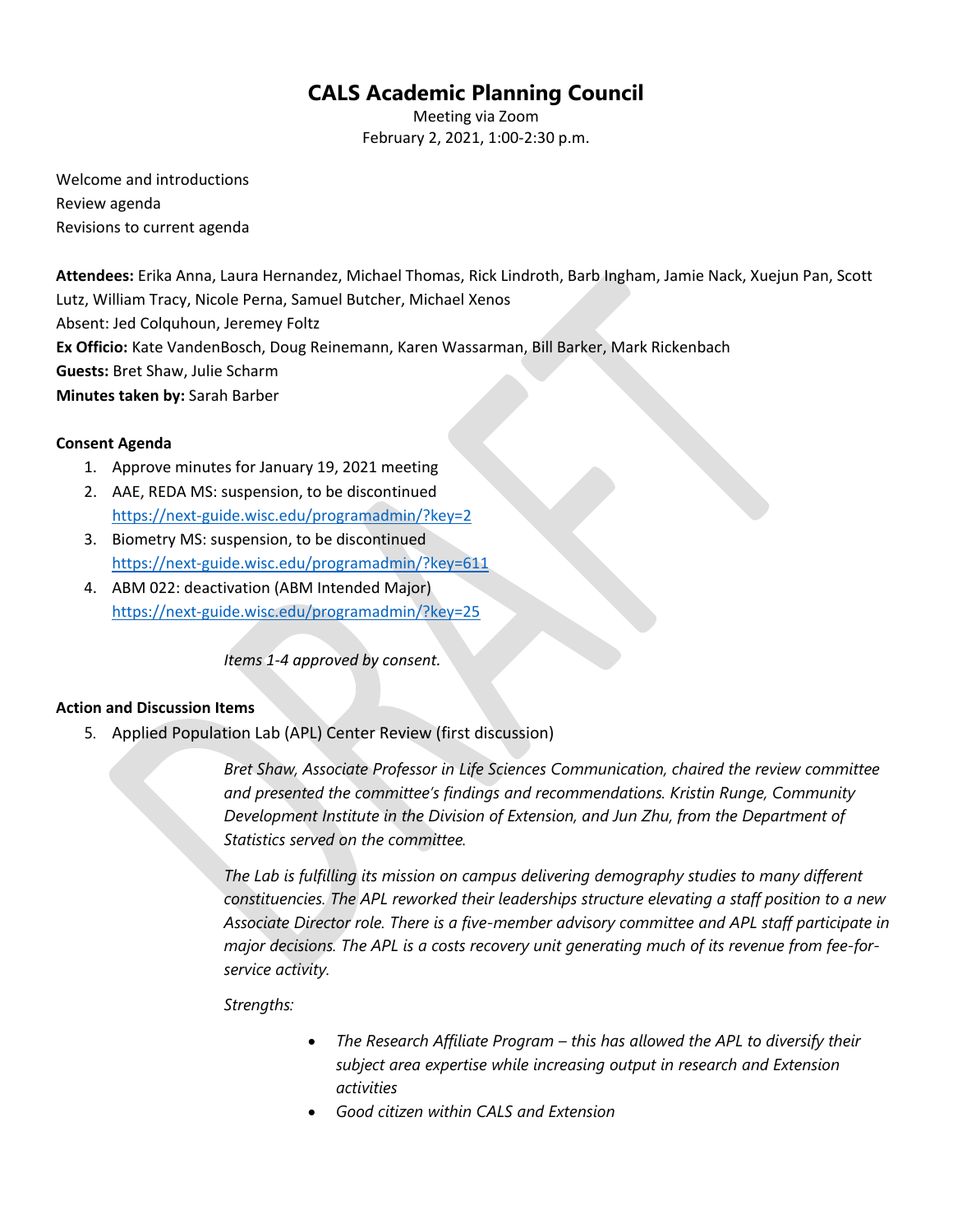- *Driven by WI Idea and Extension mission/service to state and local governments - the lab works on issues ranging from legislative redistricting to WI K-12 enrollment projections to serving as a State Data Center for the U.S. Census Bureau.*
- *Offers a range of services of applied demography - nothing else on campus would replace their range of services and unique role*
- *Professional development program for staff – there is positive moral and low turnover*
- *Internship program*
- *Media presence*

## *Challenges:*

- *Succession planning for leadership – only one member of the C&E SOC faculty have foundational background to lead the center. It is not policy that director must be faculty. The current structure with Director (faculty) and Associate Director (staff) appears to be preferred structure*
- *Diversity of APL staff - the internship program does have more diversity*
- *Limited PI status for terminal-degree academic staff*
- *Differentiate between research and fee-for-service. To be price competitive look at what ais research and what is fee through service*
- *Ensuring staff take full advantage of professional development program*

*Q: Is the faculty/staff leadership model preferred by the APL? Is that working now? A: It appears the lab endorses this model, but is flexible in considering other options as needed. Perhaps if it is not broke, don't fix it. In current model, each leader (director and associate director) bring different strengths. Staff member can bring continuity that rotating faculty can't.* 

*Q: What is the relationship between CALS and L&S as there appear to be a lot of L&S faculty associated with the center? What is that relationship going forward? A: Extension and CALS are at the center of their mission and where much energy is focused. The Lab's center of gravity is CALS/Extension but it collaborates with L&S, SMPH, etc.* 

*Q: It is difficult to assess their research output. How are they assessing outcomes of publications that use lab analysis? Are they tracking published outcomes? A: This is a question to ask the APL.* 

*Comment: The new research professor title is designed to help with the PI problem noted by the committee.* 

*Questions for Applied Population Lab (2nd review):* 

- *Provide a list of research output and publications that the Lab has generated over the last five years.*
- *The review committee noted that a strength is the Lab's professional development program for staff. What plans do you have for ensuring staff take advantage of their professional development funds and resources?*
- *Your leadership model appears strong with the Director (faculty)/Associate Director (staff) model. What is the Lab's plan for maintaining that strength?*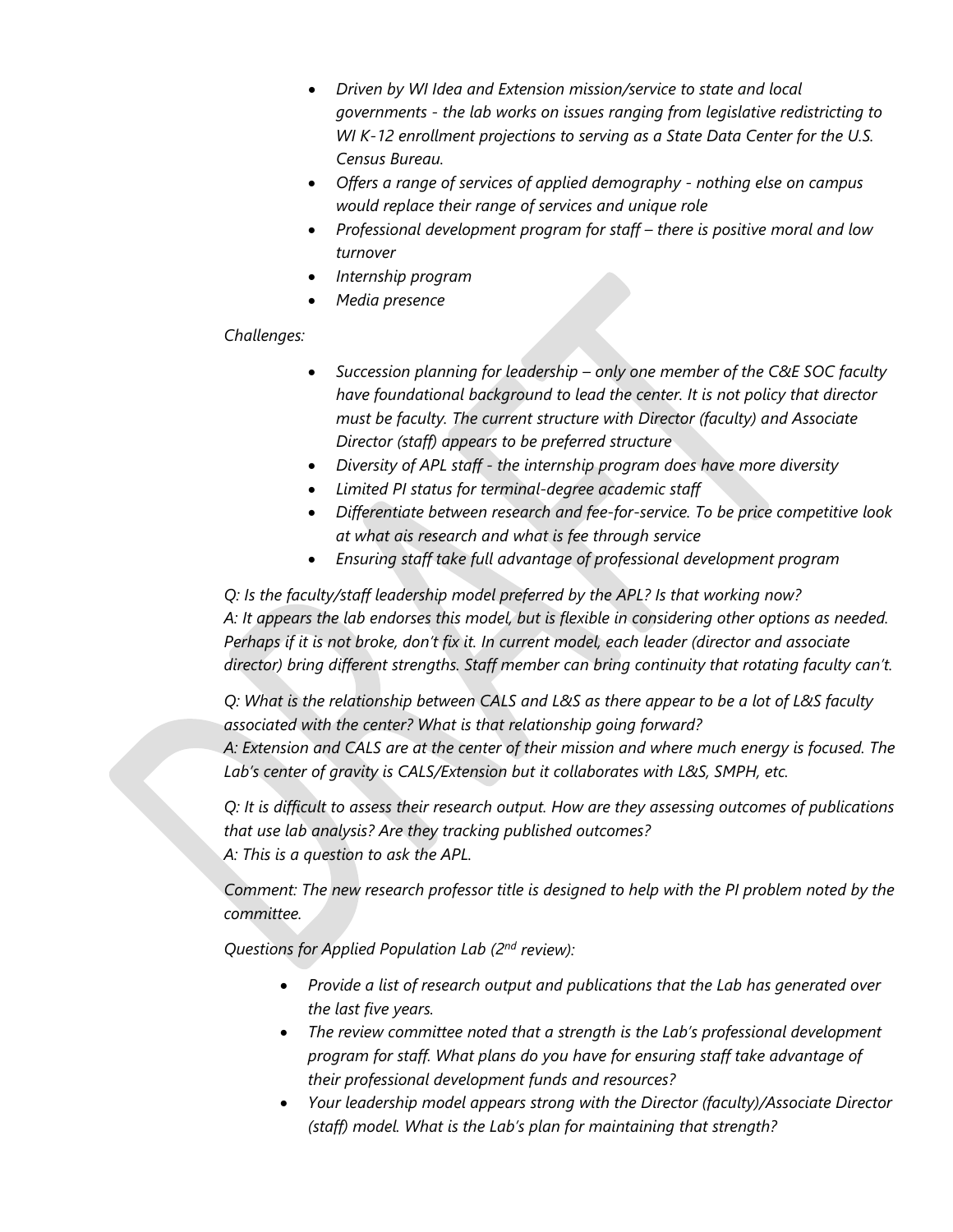- *We understand the Lab has encountered problems due to limited PI status for some staff members. Have lab members applied for permanent PI status and been denied? If so, what is the barrier?*
- *There will be a new research professor title that may help with PI status for staff members. How many staff may be suitable for a title change? What would be the impact of that change?*
- *The breadth and depth and excellence of the center is notable. Does the name – Applied Population Lab – act as a barrier for your unit? Have you considered a name change?*
- 6. EDC recommendations for cultural competency training

*In July 2020, the CALS Equity and Diversity Committee sent a letter to the Dean requesting CALS implement and enforce mandatory training for all CALS faculty and staff on anti-racist behaviors to promote an inclusive culture.* 

*Several resources from DDEEA were shared with APC members in advance of the meeting. Dean Kate also shared that the Office of the Provost has begun an effort to review all diversity training across campus with a possible outcome being a single training developed for all campus faculty and staff. Beginning in Fall 2020, all undergraduate students now participate in Our Wisconsin training. Dean Kate also shared the Veterinary Medicine model in which all employees are required to complete some diversity, equity, and inclusion training annually and document it in their annual performance reviews. This would be the PMDP system for staff and annual activity reports for faculty. Each employee interprets what would be meaningful for them. One size does not fit for all. The focus is less around compliance and more about professional development training. While campus gets their work done, CALS needs to move forward now. This also can be a tool for leadership and recognition.*

*Comment: Idea of flexibility is welcome. There are many diversity trainings specific to our fields (e.g., natural resources). eCALS could include list of upcoming offerings. Comment: Activities and trainings that fulfill the requirement need to be determined Comment: What's the stick? How do we keep people accountable? Ideas: Not eligible for salary increases. There may be parallels with the sexual harassment training.*

*Comment: We all have to take responsibility of our workplace. Comment: This can be a recruitment tool. Prospective hires ask "what kind of training do we require?" This can make a statement about CALS.*

*Q: Could all these training – sexual harassment, diversity, etc. be combined into one comprehensive training?* 

*A: That would need to be driven by campus and it is unclear the level of overlap between such trainings.*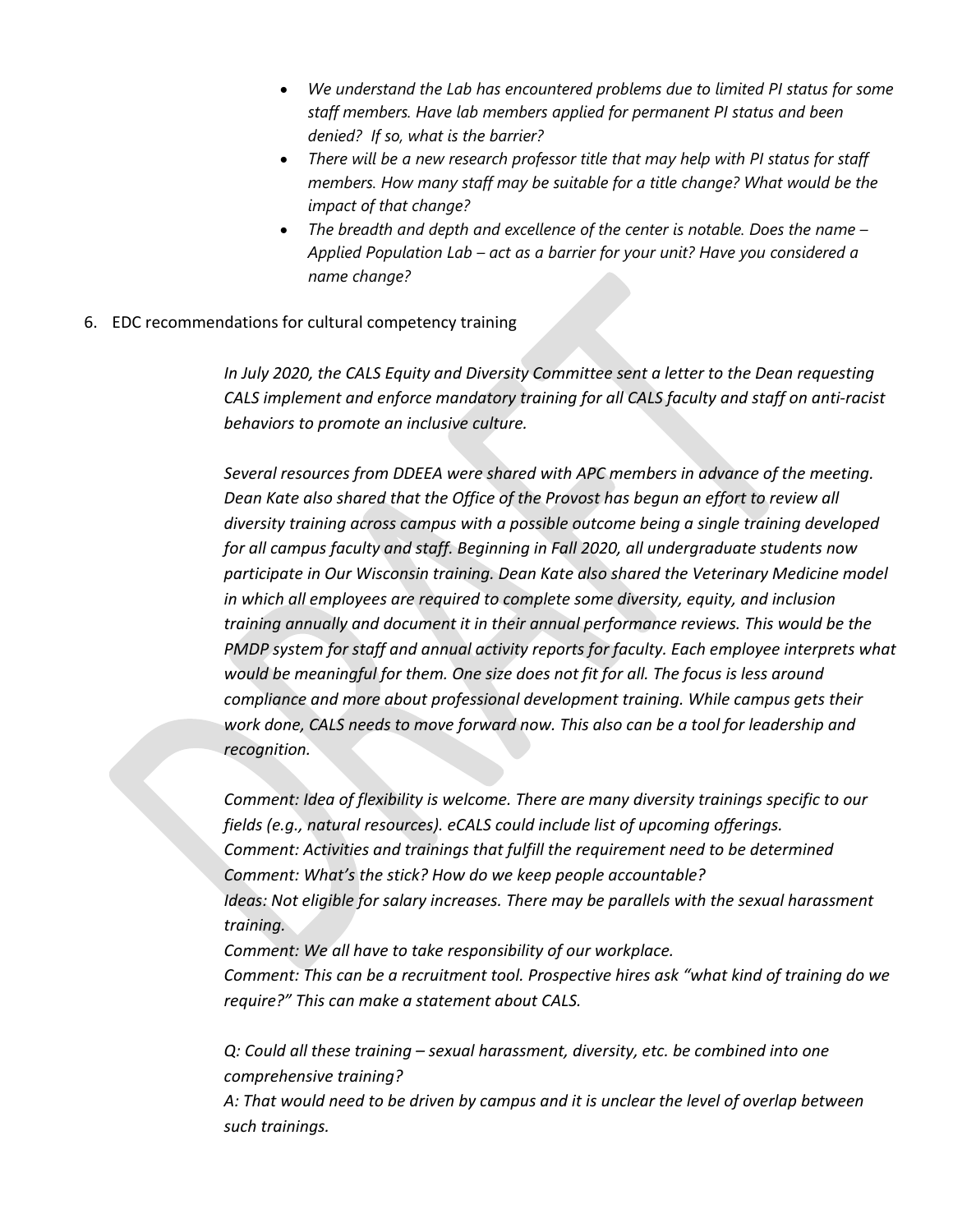*The Dean's Office will draft out a statement of recommendations and bring it back here later this semester.* 

### 7. Excellence in Extension

*Doug Reinemann provided an overview of two draft documents that outline expectations for CALS faculty and staff supported by Extension funding. The documents clarify those expectations and separate faculty and staff expectations. Doug is soliciting feedback from the APC, chairs, departments, and others. After incorporating the feedback, the documents will come back to APC in a future meeting for a formal vote.* 

*These documents are for Extension funded CALS faculty and Extension funded CALS staff. These individuals do not hold joint appointments between CALS and Extension. Instead, part of the faculty or staff member's funding comes from the Division of Extension. The document was last revised in 2012. For staff, the intended use is for annual performance reviews. There are a variety of staff supervision arrangements in the college. For faculty, the intended use in in mentoring pre-tenure faculty, promotion decisions, and post tenure review evaluation. It can assist with developing position descriptions as well.*

*Other faculty and staff that have Extension funding in other entities such as L&S, SoHE, UW-River Falls, UW-Platteville, and UW- Stevens Point. This document is only for those in CALS.* 

*A group of faculty reviewed the faculty document. A group of staff reviewed the staff document. They have been reviewed by Division of Extension. Currently seeking feedback from various stakeholders in the college.*

*Comment: The wording of the four areas should be reviewed. The faculty document says faculty should attain excellence in all four areas, but then indicates that they may have a greater focus in one area. The academic staff document also has inconsistencies. Are there other ways to phrase this?*

*Comment: Need to not only measure, but also demonstrate efficacy Comment: It is hard to create a one size fits all*

*Comment: The language is constraining as faculty move through their career. Expectations about service to Wisconsin versus national/international service varies as one progresses through career.* 

*Comment: This is a point of friction with CALS and Extension. CALS expects national/international reputation. Division of Extension doesn't necessarily look at it this way.*

#### **Informational Items and Announcements**

8. APC self-study subcommittee – new rotation plan

*A revised rotation plan for department representation was reviewed. Animal Sciences and Dairy Science has been combined into Animal and Dairy Sciences. Landscape Architecture and Urban and Regional Planning were removed.*